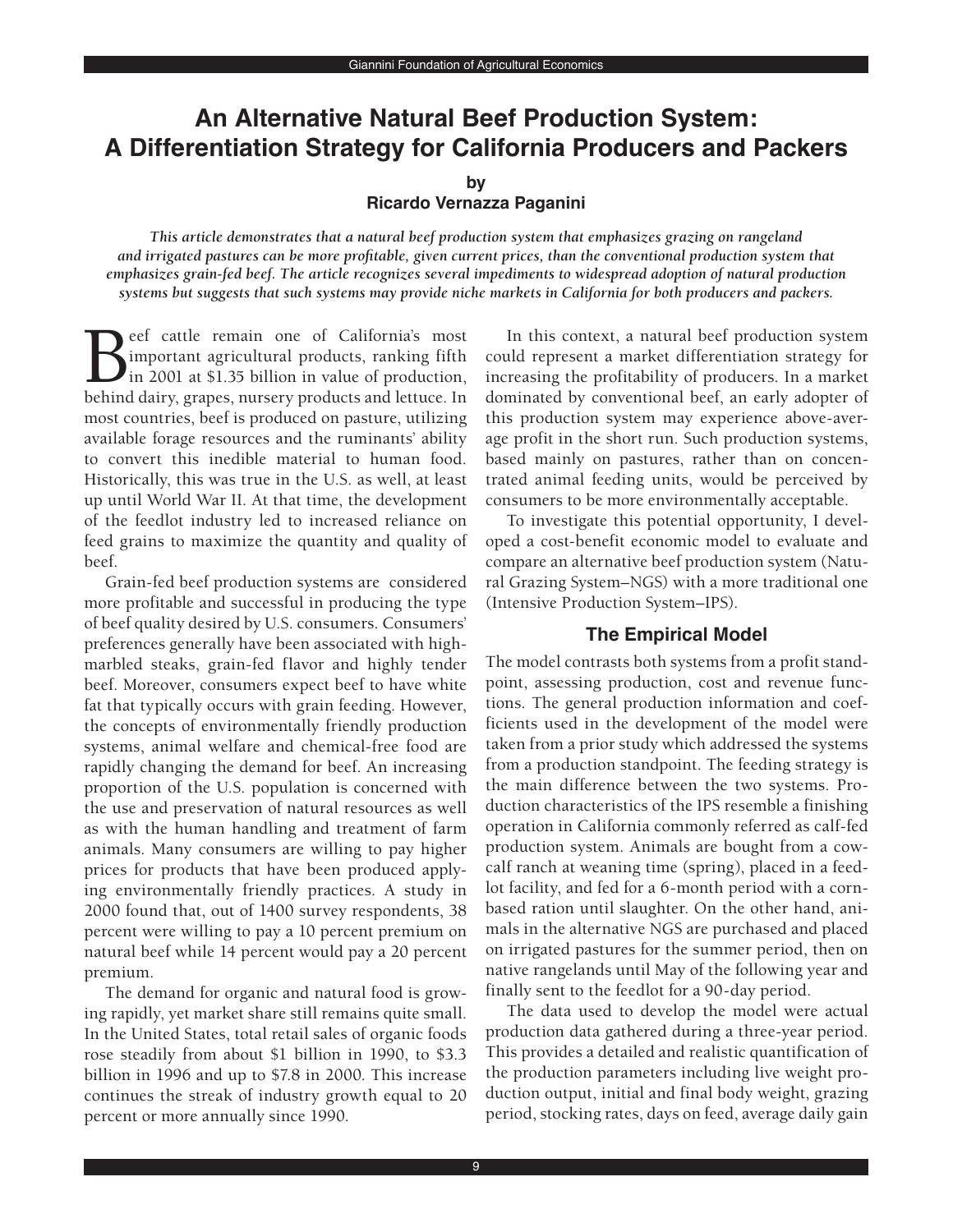| <b>Table 1. Performance Coefficients</b> |              |                          |            |  |  |
|------------------------------------------|--------------|--------------------------|------------|--|--|
|                                          |              | <b>Production System</b> |            |  |  |
| Parameters                               |              | <b>NGS</b>               | <b>IPS</b> |  |  |
| Initial body weight                      | kg/head      | 238                      | 238        |  |  |
| Rangeland grazing phase                  | days         | 274                      |            |  |  |
| Average daily gain                       | kg/head/day  | 0.557                    |            |  |  |
| Irrigated pasture grazing phase          | days         | 122                      |            |  |  |
| Average daily gain                       | kg/head/day  | 0.484                    |            |  |  |
| Feedlot phase                            | days         | 94                       | 188        |  |  |
| Average daily gain                       | kg/head/day  | 1.55                     | 1.23       |  |  |
| Dry matter intake                        | kg/head/day  | 11.95                    | 8.19       |  |  |
| System throughput rate                   | $\%$         | 56                       | 95         |  |  |
| Production output                        | kg/head/year | 332.2                    | 445.7      |  |  |

*The term "natural" is used throughout the article to refer to a production system that is more "environmentally friendly" relative to those systems where animals spend the majority of the growing and finishing phase in confinement and consuming grain-fed diets. The "natural" term, as it is used here, also differs from the concept of organic beef production which faces more stringent rules as well as governmental and agency regulations.* 

and dry matter intake. The length of the production period varied between systems, with the purchaseto-slaughter period taking 385 and 650 days in the IPS and NGS, respectively. Production, revenue and cost functions estimated in this analysis account for these differences. The performance data are presented in Table 1.

The cost function addressed all relevant costs that differ among systems, such as purchase price of the feeder, cost of leasing both the rangeland and irrigated pastures, yardage costs, health and implants costs, and price of the ration (Table 2).

Steer price for the IPS is a market price for fat animals from the USDA Livestock Market Information Center. On the other hand, the NGS was allowed to receive a premium price due to its recognition as an environmentally friendly production system.

To make the economic analysis as widely applicable and realistic as possible, a historical price database (1973-2002) in constant dollars (2002 year-basis) was developed instead of using feeder, steer and corn prices for the particular years of the experiment. Since a clear and consistent price decrease was observed, the average of the last 15 years, rather than the complete series, was considered more likely to resemble current and future price conditions.

Once the model was developed, profit functions were contrasted to find the minimum price premium required by NGS to make both systems equally profitable.

## **The Outcome**

Profit comparison between systems suggested that for the Natural Grazing System to be competitive in terms of profitability, it does not need to receive a price premium. Both systems were found to be equally profitable when the price received by the NGS was 4.1 percent lower than the IPS. Even though live weight production (kg /head) in a per year basis was increased by 34 percent in the IPS, total variable costs were also increased by 52 percent. Among the factors explaining the higher variable costs, ration costs (corn) climbed by 73 percent.

Therefore, these figures suggest that for an average market price scenario, such as the one used in our analysis, the NGS would result in higher net margins per head.

Moreover, the existence of market demand conditions allowing NGS animals to receive a price premium should assure a higher profit in that system. Economic comparisons between organic and conventional beef production systems commonly state that in order for the organic system to be attractive for beef producers it should capture a price premium. This is due to the fact that organic beef production faces increased costs of production such as regulation and certification expenses. However, this did not hold true for the natural grazing system.

These results suggest that the more extensive grazing production system appears to be more cost effective than the system for conventional beef. Such a statement seems paradoxical, given that most ranchers produce conventional beef. I suggest three explanations as to why the natural production system has not been commonplace in California. First, U.S. consumers have been reluctant to eat low-marbled steaks that have grassy flavor and yellow fat—all attributes associated with beef produced under grazing systems. Furthermore, consumers' perceptions toward beef quality in the main U.S. export destinations—Japan and South Korea—have followed the same pattern.

A second aspect is associated with what we may call the "dominant role of beefpackers." Processing companies have well understood consumers' behavior